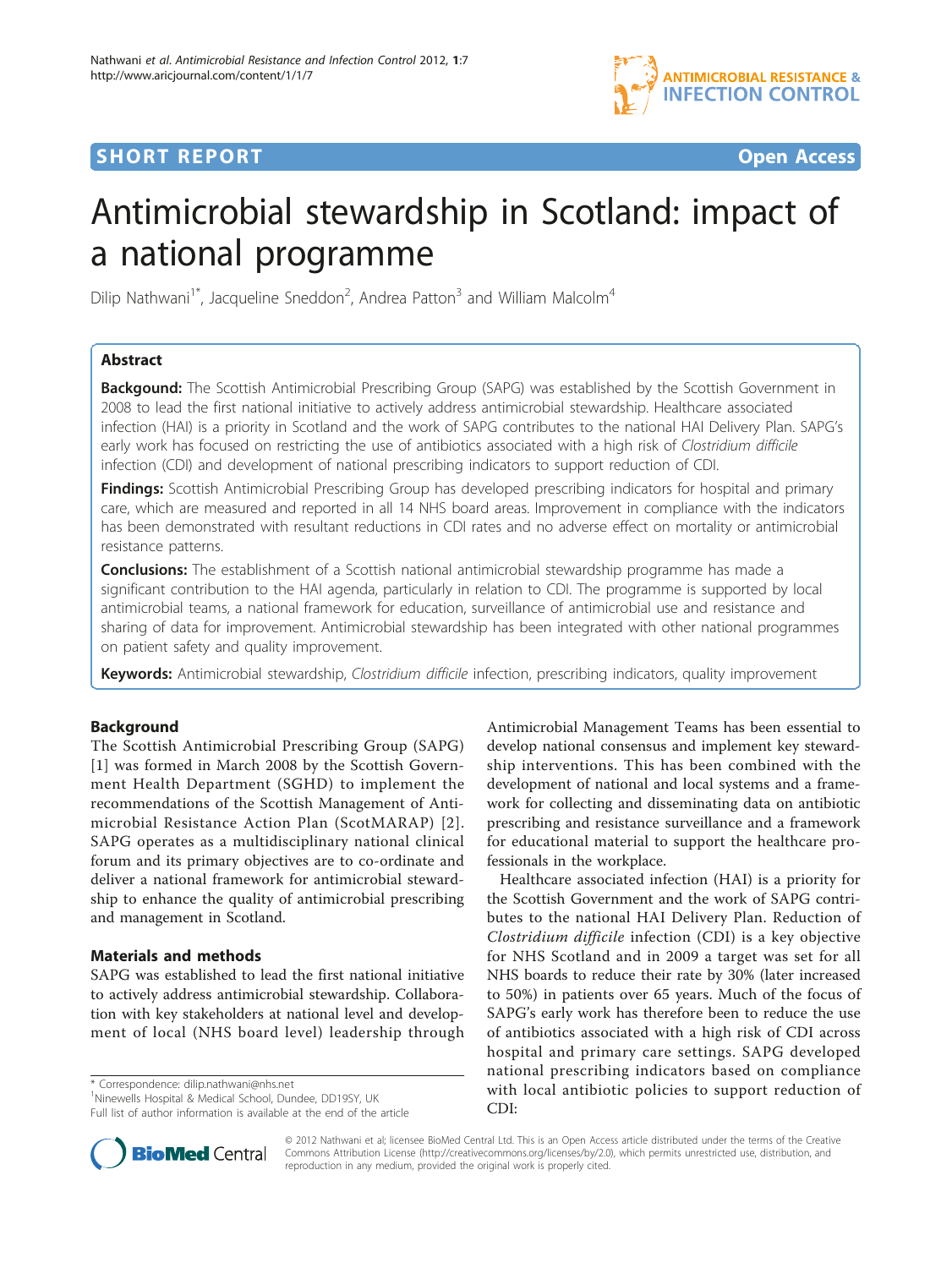# Empirical Prescribing in hospital

Indication for treatment recorded in the patient medical record and antibiotic choice is compliant with the local Antimicrobial Prescribing Policy - target  $\geq 95\%$ 

# Primary care prescribing

Seasonal variation in quinolone use, consumption of quinolones in winter months is  $\leq 5\%$  greater than consumption in summer months.

# **Results**

National surveillance data confirm that there has been a progressive reduction in CDI throughout Scotland and that all NHS boards have exceeded the original target of 30% reduction. The national rate has fallen from 1.5 to 0.32 cases per 1000 acute occupied bed days [[3\]](#page-2-0). Improvement in the quality of antimicrobial prescribing in hospital and primary care has made a significant contribution to this reduction.

# Changes in antibiotic use

National results for the hospital and primary care CDI prescribing indicators are shown in Additional file 1, Table S1 and Additional File 2, Figure S1

# Impact on outcomes

# Clostridium difficile infection (CDI)

There is a temporal association between this reduction and the introduction of restrictive antimicrobial policies in line with SAPG guidance. The true impact of this intervention is being evaluated using a time series analysis and results from one region (NHS Tayside) show a reduction in total CDI post-intervention of 54% in Medicine and 50% in Surgery [\[4](#page-2-0)]. The attendant cost avoidance due to this reduction in CDI in is estimated at more than £500 K per year (based on £4 K per CDI episode [[5](#page-2-0)]).

# Unintended consequences

National surveillance of antimicrobial resistance shows no significant increases in resistance to key Gram-negative organisms and reduced resistance to third generation cephalosporins in E. coli. Aminoglycoside-related toxicity is also being prospectively evaluated. **Mortality** 

Crude 30-day all-cause mortality (from admission) was analysed for both NHS Tayside cohorts. No change was observed following the introduction of the restricted antibiotic policy. Subgroup analysis by age and Charlson Co-morbidity Index score showed no changes in mortality following the introduction of the policy. Further analysis using adjusted 30-day mortality in patients who have had blood cultures taken as an outcome indicator for sepsis management and antibiotic stewardship interventions is also being undertaken.

# Conclusion

The establishment of a Scottish National Antimicrobial Stewardship Programme has made a significant contribution to the HAI agenda, particularly in relation to CDI [[6](#page-2-0)]. Providing local clinical prescribing leadership through Antimicrobial Management Teams and organisational accountability through agreed national targets for prescribing have been key success factors in bringing about this change. This is supported by a national framework for education, timely sharing of data using the Institute for Healthcare Improvement Extranet and a range of local improvement strategies in collaboration with local infection prevention and quality improvement teams. Aligning antimicrobial stewardship with patient safety and quality improvement which are key elements of the national Quality Strategy [\[7\]](#page-2-0) has also been particularly helpful. During the next three years we aim to consolidate our success and embark upon further collaborative improvement work in primary care prescribing, surgical prophylaxis and management of sepsis, the latter being a significant cause of hospital mortality and morbidity and a national priority for 2012.

# Additional material

[Additional file 1: T](http://www.biomedcentral.com/content/supplementary/2047-2994-1-7-S1.DOC)able S1 Compliance with empirical prescribing in Medical Admission Units April - June 2011. Summary of data for national prescribing indicator for empirical prescribing in hospital.

[Additional file 2: F](http://www.biomedcentral.com/content/supplementary/2047-2994-1-7-S2.DOC)igure S1 Primary care seasonal variation of quinolone use by NHS board 2008-2011. Annual data for national prescribing indicator for primary care.

## Acknowledgements

Thanks to members of SAPG, NHS board Antimicrobial Management Teams and the HAI Policy team at Scottish Government for their contribution to the delivery of the SAPG work programme and the development and implementation of the prescribing indicators.

## Author details

<sup>1</sup>Ninewells Hospital & Medical School, Dundee, DD19SY, UK. <sup>2</sup>Scottish Medicines Consortium, Delta House, 50 West Nile Street, Glasgow G1 2NP, UK. <sup>3</sup>Healthcare Improvement Scotland, Elliott House, 8-10 Hillside Crescent Edinburgh EH7 5EA, UK. <sup>4</sup>NHS National Services Scotland, Health Protection Scotland, Meridian Court, 5 Cadogan Street, Glasgow G2 6QE, UK.

### Authors' contributions

All authors are members of the Scottish Antimicrobial Prescribing Group (SAPG). DN has been chair of SAPG since 2008 and JS has been Project Lead for SAPG since 2008. DN and JS have made substantial contributions to the conception and design of the SAPG work programme including development of the prescribing indicators to support reduction of CDI. AP is responsible for developing and maintaining the data management system for measuring and reporting the hospital prescribing indicators and for performing the analysis of data from NHS Tayside to confirm the impact of changes in antimicrobial use on CDI and mortality. WM made a significant contribution to development of the primary care prescribing indicator and is responsible for evaluation and reporting of the data for this indicator. All authors have read and approved the final manuscript.